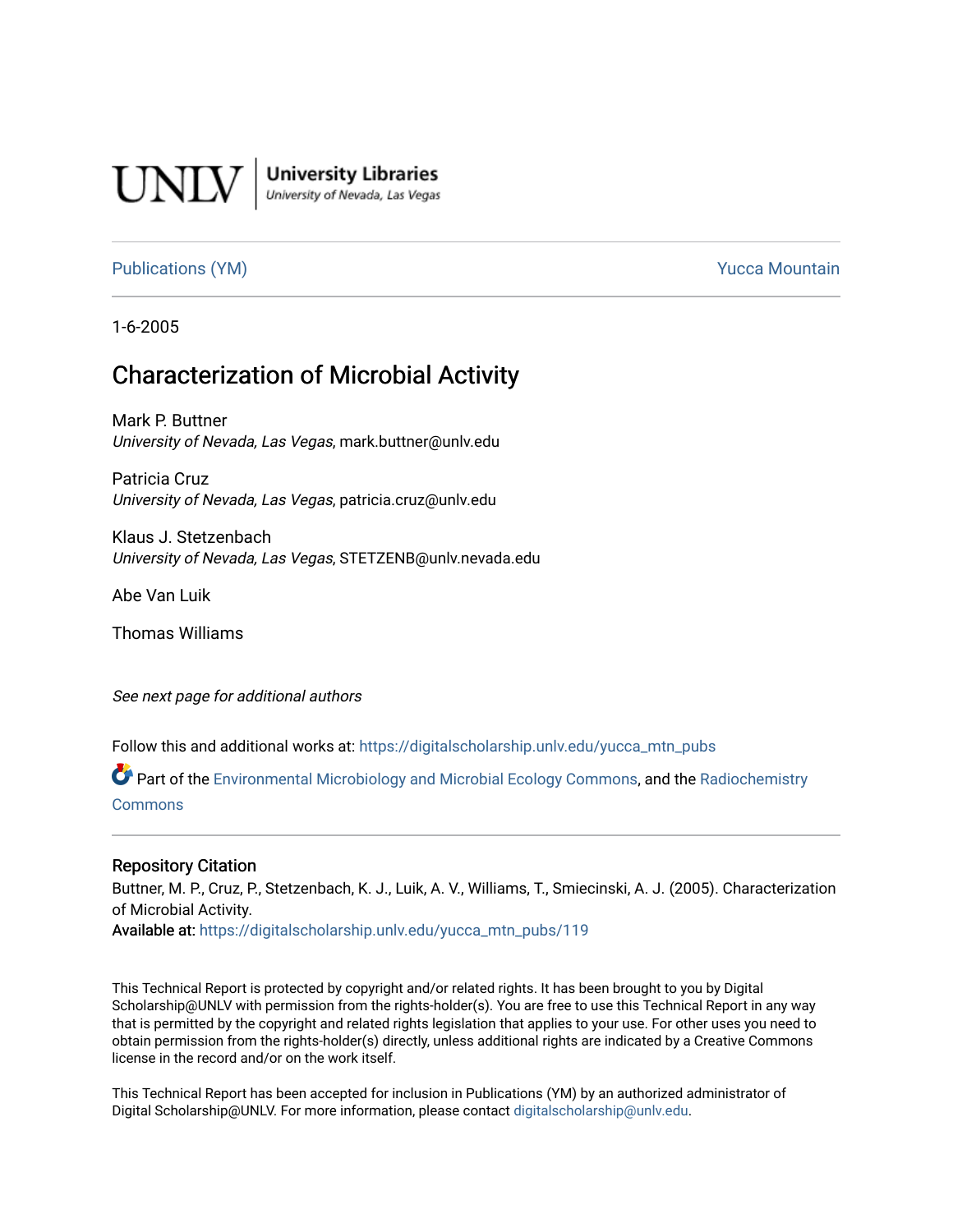### Authors

Mark P. Buttner, Patricia Cruz, Klaus J. Stetzenbach, Abe Van Luik, Thomas Williams, and Amy J. Smiecinski

This technical report is available at Digital Scholarship@UNLV: [https://digitalscholarship.unlv.edu/yucca\\_mtn\\_pubs/](https://digitalscholarship.unlv.edu/yucca_mtn_pubs/119) [119](https://digitalscholarship.unlv.edu/yucca_mtn_pubs/119)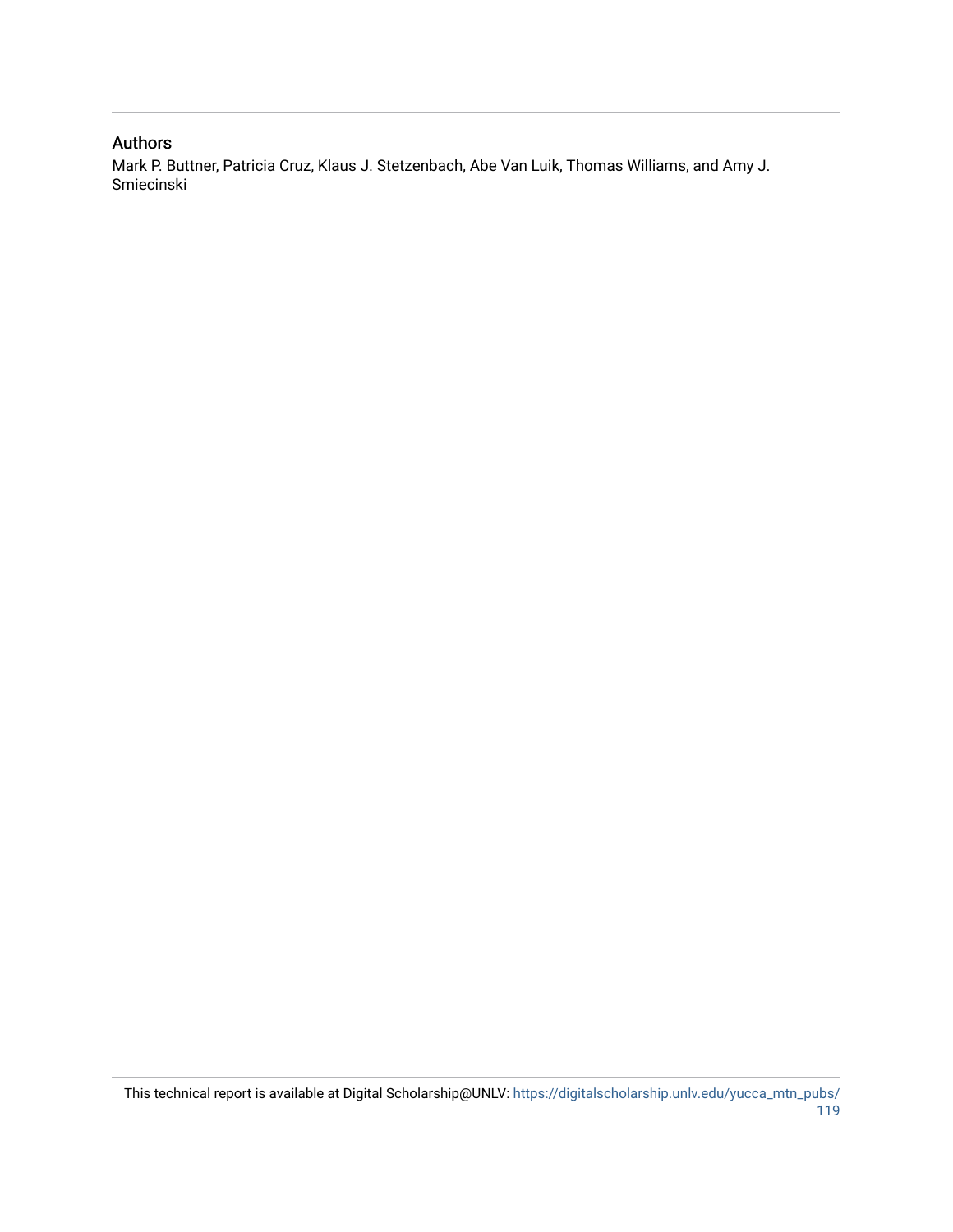# University and Community College System of Nevada (UCCSN)



|                         | <b>Scientific Investigation Plan (SIP)</b>                        |                                               |
|-------------------------|-------------------------------------------------------------------|-----------------------------------------------|
| <b>Task Title:</b>      | <b>Characterization of Microbial Activity</b>                     |                                               |
| <b>Task Number:</b>     | ORD-RF-01                                                         |                                               |
| <b>Document Number:</b> | SIP-UNLV-046                                                      |                                               |
| <b>Revision:</b>        | $\bf{0}$                                                          |                                               |
| <b>Effective Date:</b>  | <b>January 6, 2005</b>                                            |                                               |
| <b>Authors:</b>         | Co-Principal Investigator<br>Mark Buttner                         | $-1 - 5 - 05$<br>Date                         |
|                         | $\phi$ <sub>o</sub> -Principal Investigator<br>0<br>Patricia Cruz | $1 - 5 - 05$<br>Date                          |
| Approvals:              | Principal Investigator<br>Klaus Stetzenbach                       | $\frac{5}{\sqrt{2}}$<br>Date<br>$\frac{1}{6}$ |
|                         | Pechnical Task Representative<br>Abe Wan Tuik                     |                                               |
|                         |                                                                   | $1 - 5 - 2005$                                |
|                         | Project Director<br>Thomas Williams                               | Date                                          |
|                         |                                                                   | $1 - 6 - 0.5$                                 |
|                         | QA Manager<br>Amy Smiecinski                                      | Date                                          |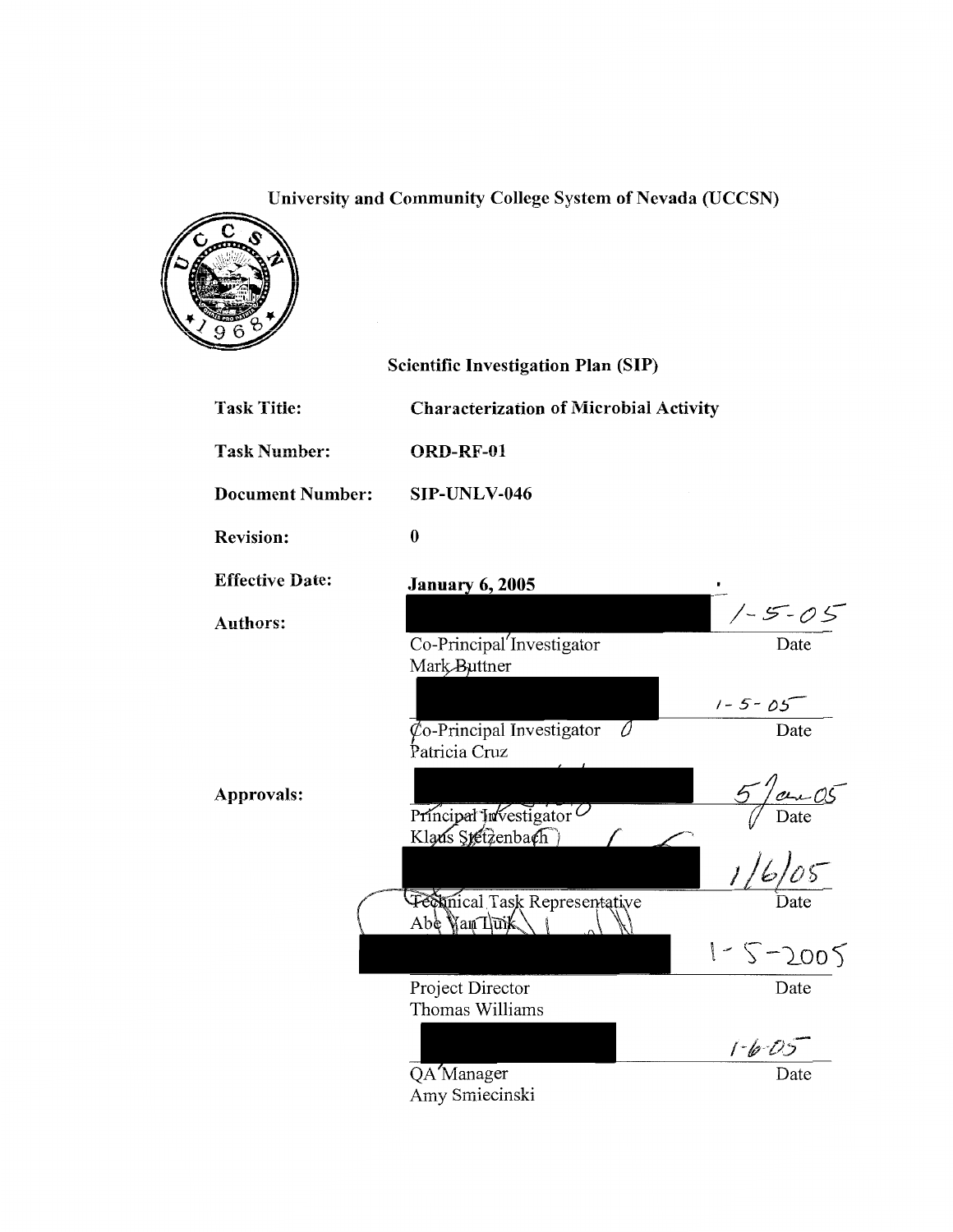# **REVISION HISTORY**

|               | <b>Revision</b> Effective |                                          |
|---------------|---------------------------|------------------------------------------|
| <b>Number</b> | Date                      | <b>Description and Reason for Change</b> |

0 01/06/05 Initial issue.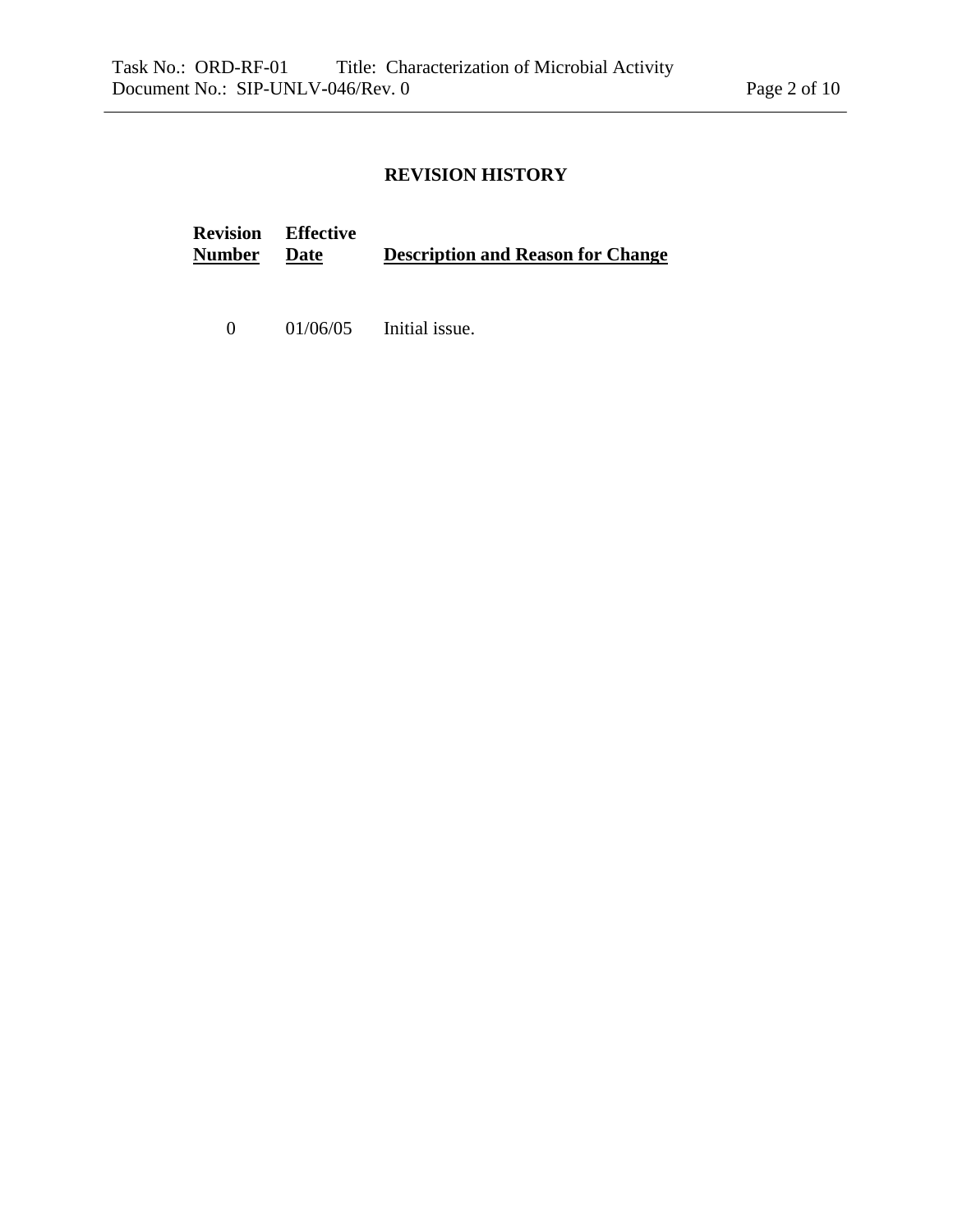# **1.0 Scope and Objectives**

The overall goal of this study is to investigate the phenomena that affect the fate and transport of radionuclides in the environment. The objective of this task, "Characterization of Microbial Activity", is to develop a molecular biological method for the characterization of the microbial population indigenous to the Yucca Mountain Project site, with emphasis in detection and measurement of species or groups of microorganisms that could be involved in actinide and/or metal reduction, and subsurface transport. Subtasks consist of QA planning and preparation, and literature review. This task is part of a cooperative agreement between the UNLV Research Foundation and the U.S. Department of Energy (#DE-FC28-04RW12237) titled "Yucca Mountain Groundwater Characterization".

To quantify and characterize the microbial populations, including microorganisms that may be viable but are not currently physiologically active, a molecular biological approach will be utilized to amplify and detect microbial DNA present in the subsurface. This approach, termed polymerase chain reaction (PCR), results in the amplification of DNA sequences that are unique to the groups of microorganisms of interest. A quantitative PCR (QPCR) assay will be developed and used for the measurement of subsurface microbial populations. The protocol will be evaluated in laboratory tests involving representative microbial species and genera previously characterized from the subsurface. The protocols developed will also be tested by assaying available subsurface samples from the Yucca Mountain Project. It is anticipated that the results will confirm previously reported culturable bacteriological populations, but will expand the knowledge base of bacterial populations present to include those that were not detected due to the limitations of culture. This will provide a more complete determination of microbial populations that may affect the repository environment.

This work is subject to the QARD and to University and Community College System of Nevada (UCCSN) Quality Assurance (QA) Program requirements.

# **2.0 APPROACH**

 The research will be conducted in 5 subtasks. Subtask 1 will involve QA indoctrination, and equipment acquisition, installation and training. Subtask 2 will consist of an extensive review of the scientific literature. Subtask 3 will involve laboratory studies and protocol development. Subtask 4 will consist of validating the protocols developed in the laboratory. The final subtask, Subtask 5, will focus on technical and QA reviews and preparation of the final report.

# Subtask 1: Planning and Preparatory Activities

 The first three months of the project will involve completion of a scientific investigation plan (SIP), reviewing/updating the implementing procedures, and equipment acquisition, installation and training. The SIP will be prepared and technical and QA reviews will be obtained. Personnel new to the QA program will receive scientific notebook training and other QA-required training. In addition, the necessary equipment will be purchased, installed, and the personnel trained on the equipment use.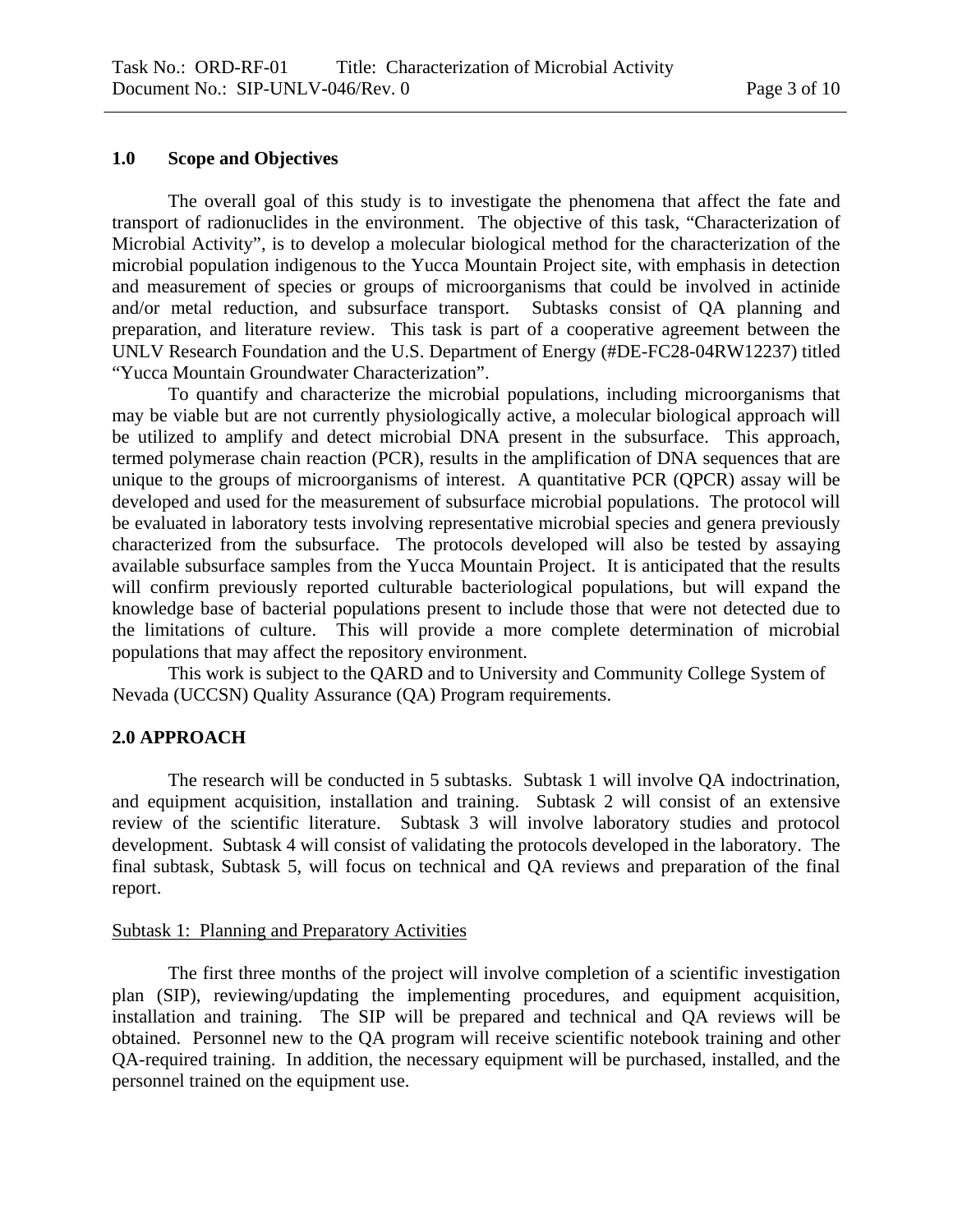#### Subtask 2: Literature Review

 A literature review and a search of the genetic sequence databases will be conducted to determine "universal" primer and probe sequences that amplify DNA from all bacterial genera. In addition, searches will be conducted to determine primers and probes that amplify specific bacterial groups of interest, such as metal reducing bacterial species.

#### Subtask 3: Laboratory Studies and Protocol Development

 A QPCR assay protocol designed for the measurement of subsurface microbial populations will be developed. Candidate universal primer and probe sequences, identified in the literature review, that are compatible with the TaqMan® QPCR technology will be selected and tested in the laboratory. The universal primer and probes that are selected will be those that most effectively amplify DNA from different bacterial groups spanning the spectrum of diversity within the prokaryotes. Cross-reactivity with DNA from nonbacterial sources will also be tested. Similarly, group-specific primers and probes will be evaluated. PCR amplification conditions will be optimized, and quantitation standards will be prepared from various bacterial species by extracting the DNA from known concentrations of cells. A DNA extraction and concentration protocol previously developed in our laboratory will be used (Buttner *et al*., 2001).

 The ABI Prism 7900 HT Sequence Detection System (Applied Biosystems, Foster City, CA) will be used for QPCR analysis. PCR quantitation standards will be prepared from a purified suspension enumerated electronically with a Coulter Multisizer II (Beckman Coulter, Inc., Hialeah, FL) using the same DNA extraction and purification methods used to process samples. Quantitation will be achieved by amplification of standards containing DNA extracted from suspensions of known concentration of each target organism. Standards will be amplified in duplicate at the same time and under the same conditions as the replicate unknown samples. Once amplification is completed, the data will be analyzed using the software provided with the ABI Prism 7900 sequence detection system. Using the concentrations assigned to each standard, the software constructs a standard curve of *Ct* value versus concentration. *Ct* refers to the PCR cycle at which fluorescence (i.e., amplification product) is first detected; and is inversely proportional to the initial DNA template concentration. Concentration values for the unknown samples will be extrapolated from the standard curve by the software and reported as the mean of two replicates. An internal positive control (IPC) (IPC-VIC™ Probe; Applied Biosystems) will be incorporated into PCR reactions to determine whether the samples contain PCR inhibitors. The IPC kit consists of control DNA, primers and a specific probe. This fluorescent probe is labeled with a dye that is different from the target DNA probe to allow for the differentiation of fluorescent signals generated during amplification. A known amount of IPC DNA will be amplified with the sample and inhibition is observed by a change in amplification of control DNA.

# Subtask 4: Protocol Validation

 The QPCR protocol will be evaluated in laboratory tests involving representative microbial species and genera, with particular focus on species known to participate in metal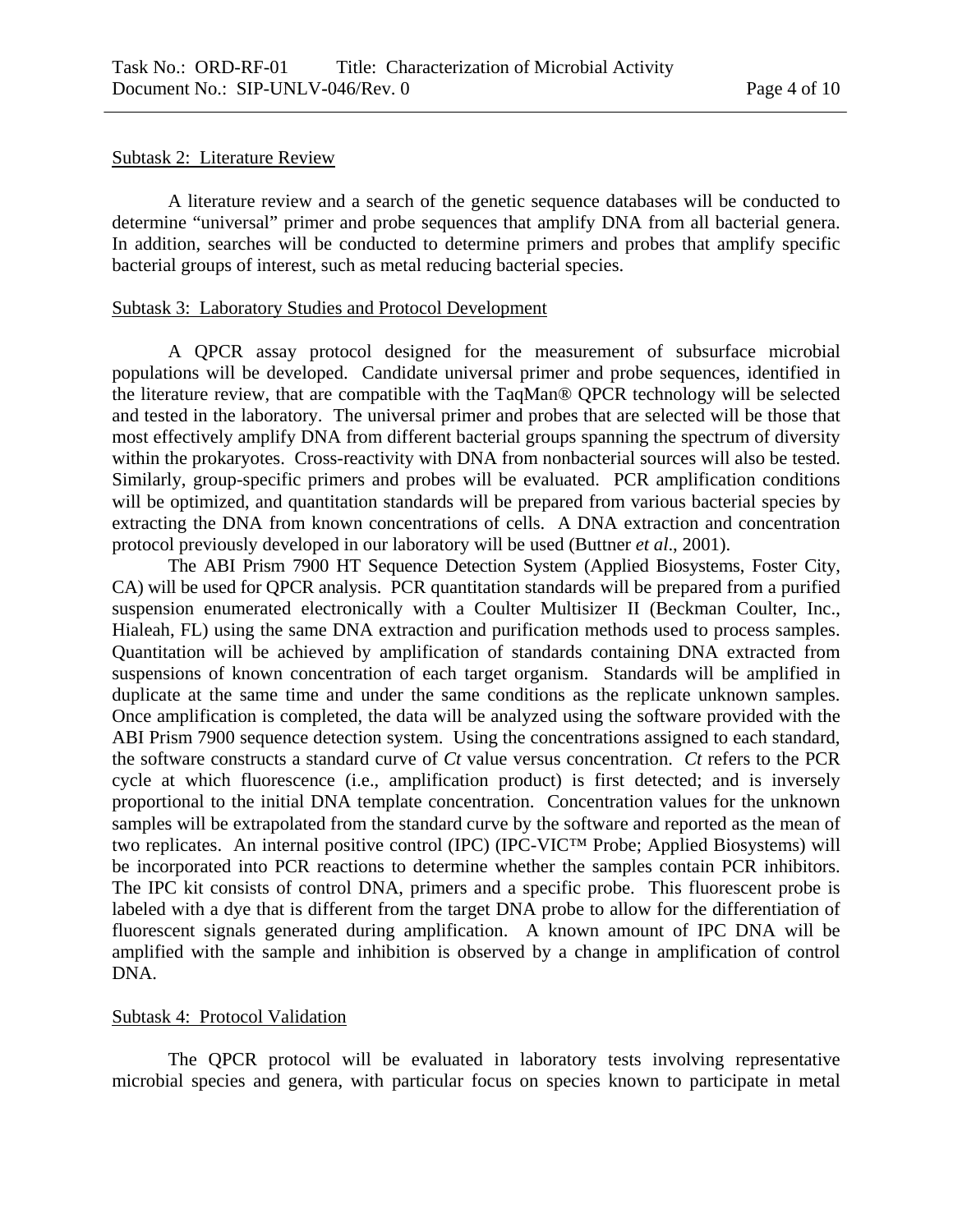reduction and subsurface transport. The protocol will also be tested with available samples from the repository environment to validate the assay.

#### Subtask 5: Task Close-Out

The final phase of the project involves technical and QA reviews, and report writing.

 Any special environmental conditions will be described in the corresponding Implementing Procedure (IP) or scientific notebook. Any processes not addressed in the IP will be documented in the scientific notebook. Special controls will be specified in the corresponding IP. The skills of the microbiologists needed to perform these measurements are outlined in their position descriptions. There are no special training requirements for this work beyond the education and experience requirements of each employee's position description.

### **3.0 SCHEDULE OF WORK**

The project will utilize IPs previously approved by the UCCSN QA Program that have been in use at the HRC. Any additional IPs that need to be written will be completed by February 28, 2005. Reports summarizing the progress of this study will be submitted quarterly to the UNLV Research Foundation for review and signature and final submission to the DOE ORD. In accordance with QAP-3.6, "Submittal of Data", Q data will be submitted to the UCCSN Technical and Electronic Data specialist for entry into the UCCSN Technical Data Archive (TDA). Q data consists of PCR data that have been verified using the check lists included in the appropriate instrument IP and for which the associated scientific notebook has been reviewed both for QA and technical content. QA records (described in the SIP and implementing procedures) will be submitted to the UCCSN Records Office within 60 days following the completion of testing and also successful entry of data into the TDA.

#### **4.0 INTERFACE CONTROLS**

External Interfaces: Yucca Mountain Cooperative Agreement Technical Contact: DOE Technical Task Representative: Abe Van Luik

| Internal Interfaces:        |                                                   |
|-----------------------------|---------------------------------------------------|
| Task Lead Investigator:     | Linda Stetzenbach                                 |
| Co-Principal Investigators: | Mark Buttner, Patricia Cruz                       |
| Analysts:                   | Amy Klima-Comba, Nikki Burns-Savage, Joanne Henry |
| Students:                   | James Fischer                                     |

 There are no ongoing field or laboratory investigations associated with this task. Information and/or item transfers across interfaces will be performed electronically.

#### **5.0 STANDARDS**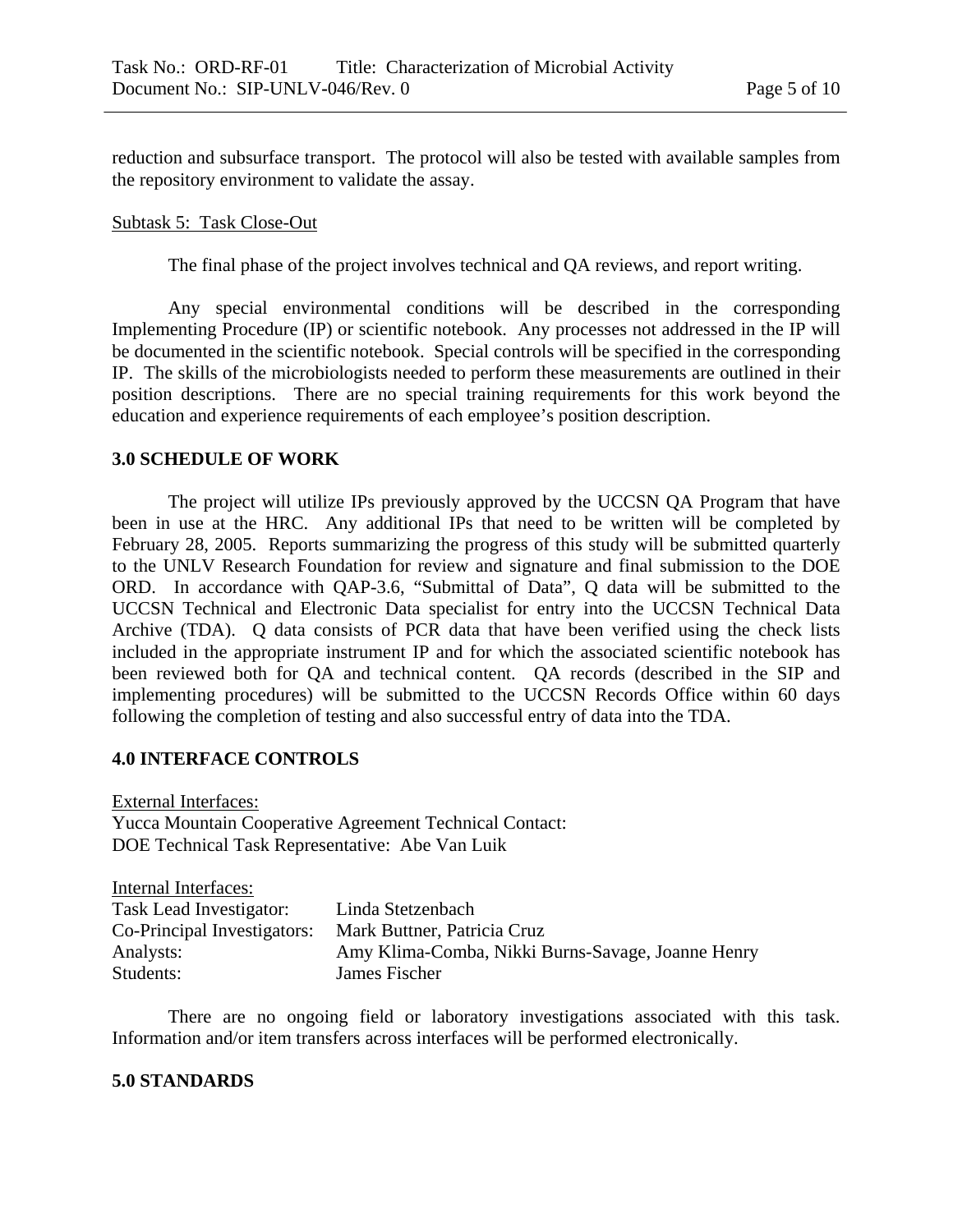Standards used to quantify target DNA concentrations are not available from NIST or qualified suppliers. PCR quantitation standards will be prepared in our laboratory, as described in the corresponding IP, from a purified cell suspension enumerated electronically with a Coulter Multisizer II (Beckman Coulter, Inc., Hialeah, FL) using the same DNA extraction and purification methods used to process samples (Buttner, *et al*., 2001 and 2004; Cruz-Perez, *et al*., 2001a and 2001b). Quantitation will be achieved by amplification of standards containing DNA extracted from suspensions of known concentration of each target organism. Extraction of standards in the same manner as samples provides absolute quantitation of templates and corrects for the occurrence of external DNA present in the samples. Standards will be amplified in duplicate at the same time and under the same conditions as the replicate unknown samples.

 Reference cultures of microorganisms will be obtained from the American Type Culture Collection (ATCC, Manassas, VA), the internationally recognized supplier of microbial cultures. All other standards will be obtained from NIST or qualified suppliers.

### **6.0 IMPLEMENTING PROCEDURES**

Existing IPs that will be used are:

- 1. IPLV-003, "Analytical and Top-Loading Balance Use"
- 2. IPLV-017, "Pipettor Use and Calibration Check"
- 3. IPLV-8.3, "Groundwater Sample Collection and Control"

Implementing procedures expected to be written include but are not limited to:

- 1. DNA extraction and purification
- 2. DNA PCR amplification using the ABI Prism 7900 sequence detection system
- 3. Electronic cell enumeration

Any additional IPs that need to be written will be identified and completed. Work performed prior to development and approval of a new IP will be documented in the scientific notebook in accordance with QAP 3.0, "Scientific Investigation Control".

#### **7.0 SAMPLES**

 The protocols developed will be tested by assaying available subsurface samples from the Yucca Mountain Project. Samples will be controlled at HRC in accordance with QAP-8.0, "Identification and Control of Items and Samples". The Chain of Custody Section of IPLV-8.3, "Groundwater Sample Collection and Control", will be followed once custody is transferred to the HRC.

#### **8.0 EQUIPMENT AND INSTRUMENTATION**

The specific equipment used for each measurement, described in Section 2.0, will be documented in the scientific notebook or other QA record. Documentation will include the instrument manufacturer, model, and serial number as well as all applicable instrument manuals.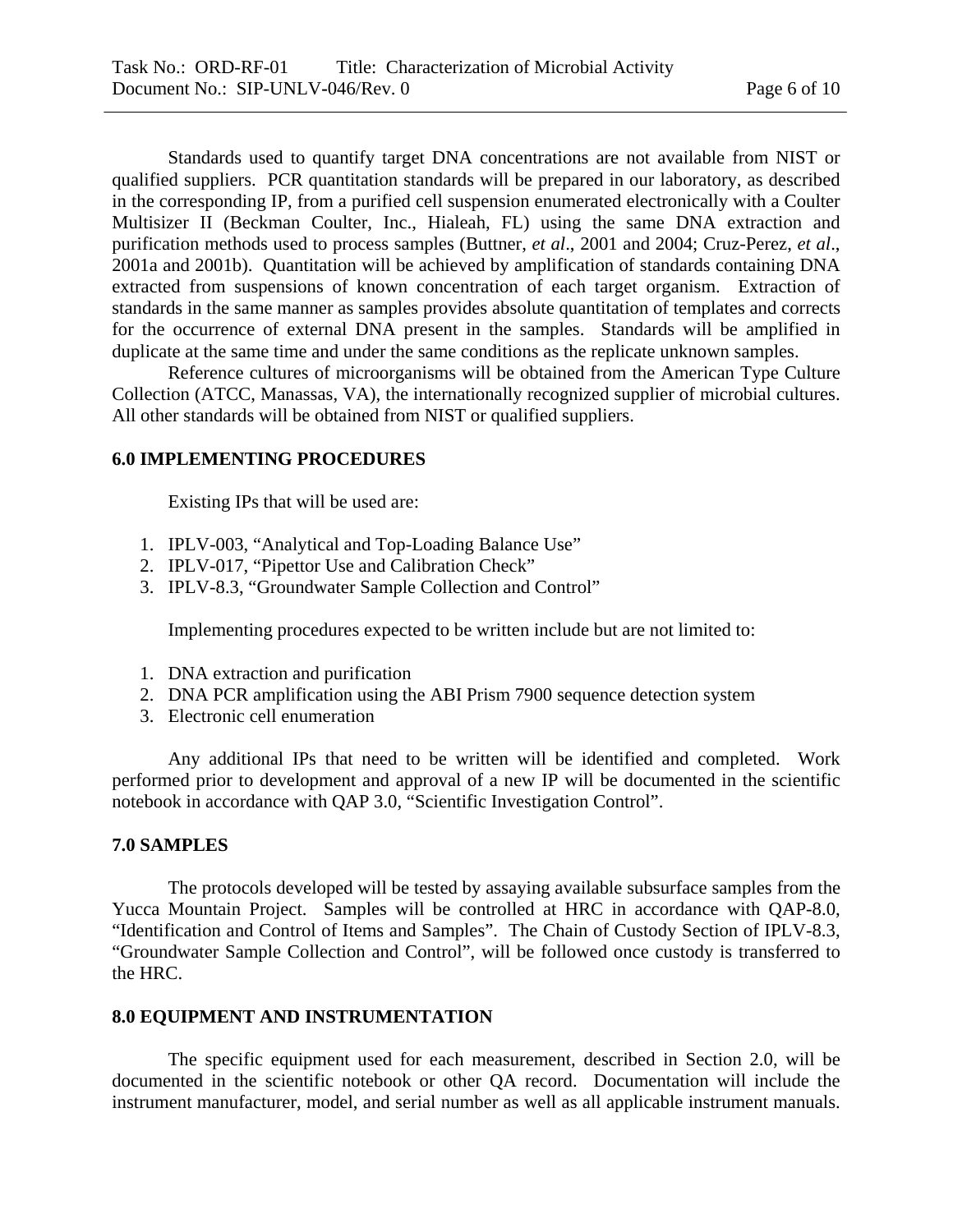The calibration, accuracy, and precision requirements for all equipment are to be described in the corresponding IP. Analytical instruments will be calibrated before each use (where applicable). All Measurement and Test Equipment (MT&E) will be stored in a locked laboratory to prevent loss and tampering. Other equipment that may be used includes analytical balances and pipettors. Balances will be calibrated annually by Bechtel. The reference mass set used to check working mass sets is calibrated every two years by an organization on the Qualified Supplier List (QSL). Calibrations of pipettors are checked annually. Calibrations and calibration checks will be performed by HRC staff or by an organization on the QSL.

### **9.0 SOFTWARE and MODELS**

 The software packages used in this study include 1) The analytical instrumentation software used for data acquisition, and 2) Spreadsheet software such as Quattro Pro or Excel for data reduction. Any macros used in Excel, etc. will be qualified and documented. Use of the analytical instrumentation data acquisition and spreadsheet software will be documented or referenced, along with the specific version used, in the instrument scientific notebook or other QA record. Control of electronic data is addressed in each IP that involves electronic data management, primarily instrument system IPs.

No models will be developed for or used during this study.

#### **10.0 PROCUREMENTS and SUBCONTRACTS**

 Calibration items and services are procured in accordance with QAP-7.0, "Control of Quality-Affecting Procurement and Receipt". Balances are calibrated annually by a qualified supplier. The reference mass set used to check working mass sets is calibrated every two years by an organization on the Qualified Supplier List (QSL). Calibrations of Pipettors are checked annually. Calibrations and calibration checks will be performed by HRC staff or by an organization on the QSL.

 Reference cultures of microorganisms will be obtained from the American Type Culture Collection (ATCC, Manassas, VA), the internationally recognized supplier of microbial cultures. All other standards will be obtained from NIST or qualified suppliers. The basis for acceptance of any standards that are not available from a qualified supplier will be documented in the scientific notebook.

No subcontractors will be used on this task.

### **11.0 HOLD POINTS**

Submittals and documents must complete technical and QA reviews prior to approval. Decision points associated with the analytical measurements are addressed by use of quality controls to indicate when there is an analytical or other problem which needs action described in the IPs. It is anticipated that there will be a hold point after the completion of Subtask 3, laboratory studies and protocol development, and before the inititiation of Subtask 4, protocol validation.

#### **12.0 QUALITY CONTROL**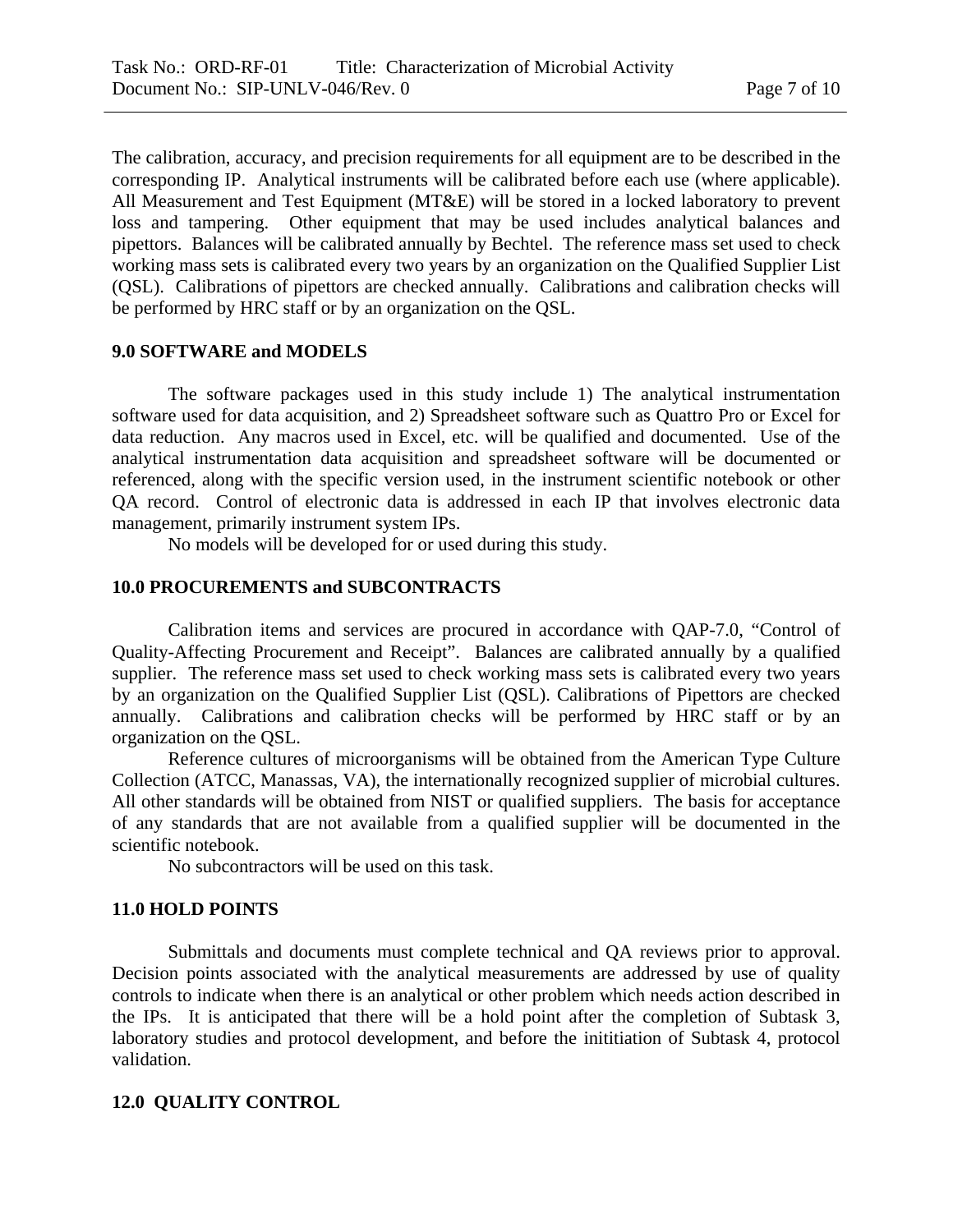Objectives for precision and accuracy, for the analytical measurement and how results are evaluated are described in each corresponding IP. Precision will be determined using laboratory replicates. Accuracy of standards preparation will be determined using initial calibration checks (ICC). The calibration standard and the ICC must agree within 10% in order to proceed with sample analysis. Accuracy of the calibration curve is verified by use of the ICCs. Maintenance of that accuracy, or a lack of instrument drift, is verified by the use of continuing calibration checks. Potential sources of error and uncertainty are addressed in the associated IPs.

# **13.0 DATA RECORDING, REDUCTION, AND REPORTING**

Data packages consisting of the hard copies of raw data generated from each instrument will be referenced by the analysis date and will be attachments to the scientific notebook. Data recording requirements for each scientific notebook are described in the corresponding IP. A summary of the data generated from each instrument (described in section 2.0) is exported to a spreadsheet (Microsoft Excel) where final data reduction is performed. Reduction of data involves calculating the concentration of the DNA templates in each sample based on the slope and intercept of an instrument response curve and also calculating averages when multiple amplifications are performed. A hard copy of the spreadsheet containing the reduced data will be included in the data package. The concentration of the DNA template per reaction is calculated using the analytical instrumentation software. The calculation of averages is performed using the spreadsheet software. Manual and electronic data transfers will be verified by use of file utilities which have built-in cyclic redundancy checks (CRCs) or by visual inspection. All verifications will be documented in the scientific notebook. Data will be submitted to the TDA following verification in accordance with QAP-3.6. Raw and reduced data will be controlled in accordance with QAP-3.1, "Control of Electronic Data", by being stored on password protected computers in locked rooms. The data will be backed up to the HRC server on a regular basis. The final verified spreadsheet of reduced data for submittal to the TDA will also be controlled in accordance with QAP-3.1. It is anticipated that no data will be obtained from sources external to the task.

## **14.0 FIELD SURVEYING**

Not applicable for this task.

### **15.0 REVIEWS AND VERIFICATIONS**

Internal verification of all data will be performed by someone other than the originator to check compliance to the procedures and to verify the accuracy of data reduction. Internal technical reviews will be performed and documented on the data, scientific notebooks, all reports, and all journal articles (non-deliverables) generated in this task. Three copies of reports, reprints, conference papers, etc. will be submitted to UNLVRF for submittal to DOE as soon as possible after the event occurs (10 CFR 605.19(a) (3)). Any report of data generated without full internal verification will be labeled as "preliminary" data. Data review and verification will include the following: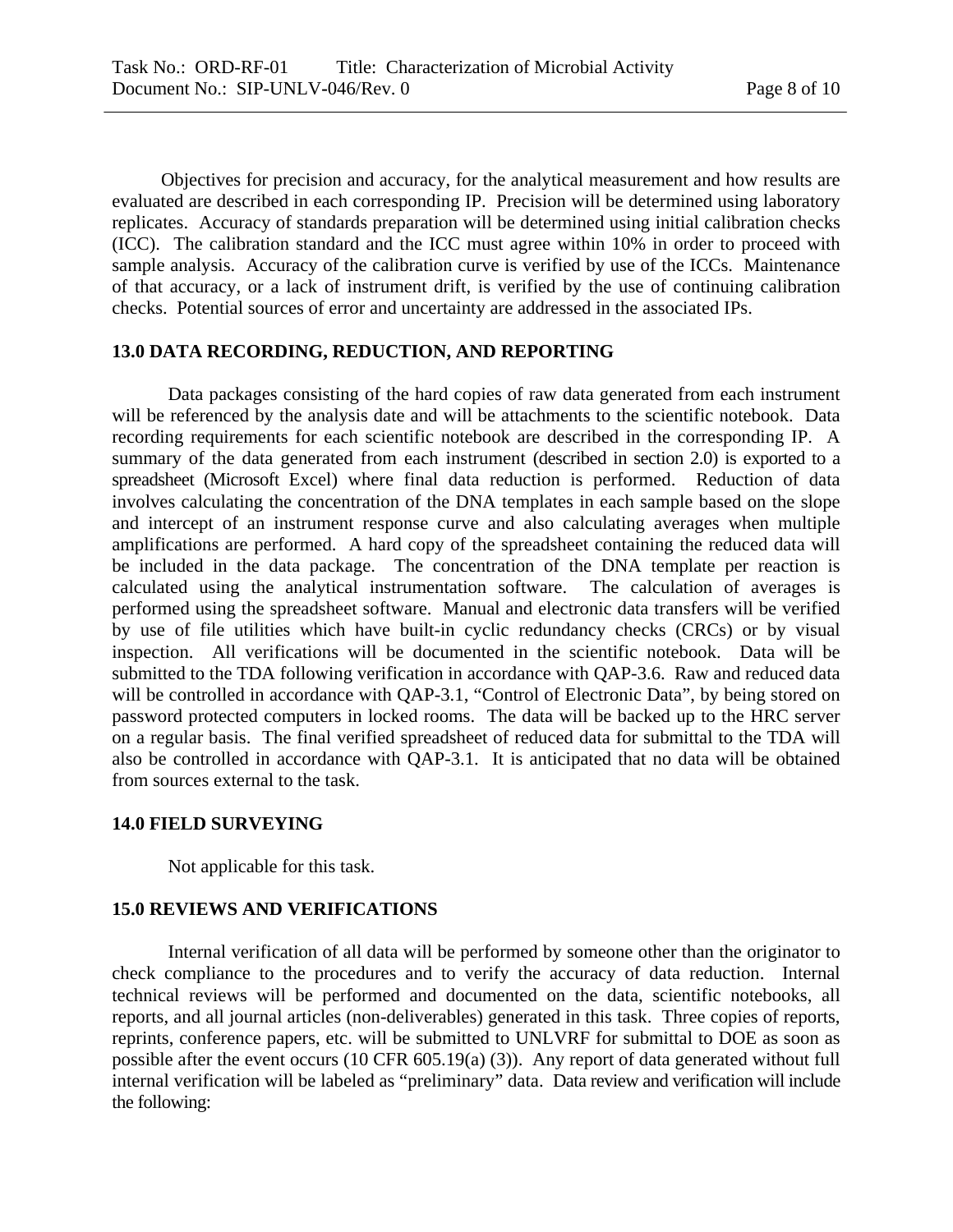- 1) Check for compliance with the QA/QC criteria described in each IP using the associated checklist. The completed checklists will be included with the data packages.
- 2) Compare DNA template concentrations printed in the data packages to the reduced data.
- 3) Final data submitted for entry into the TDA will be visually compared to the reduced data spreadsheets contained within the data packages to ensure that the reported concentration data are accurate.

 Data will be acceptable when the data review and verification steps 1–3 above are successfully completed. Scientific notebooks as well as data packages and attachments will be reviewed in accordance with QAP-3.0, "Scientific Investigation Control", when complete or prior to submittal of data to the TDA. Technical reports will be reviewed in accordance with QAP-3.4, "Technical Reports". Internal technical reviews will be conducted during subtask 5, task close-out.

# **16.0 RECORDS AND SUBMITTALS**

QA records are handled in accordance with QAP 17.0, "Quality Assurance Records", and submitted to the Document Control Coordinator (DCC). Records designated as QA records in the UCCSN QAPs and IPs listed include but are not limited to:

- 1) Hard copies and/or electronic media containing raw and reduced data including calibration and QC results.
- 2) Scientific Notebooks including attachments.
- 3) Data review check sheets.
- 4) Chain of custody forms.
- 5) Copies of quality affecting submittals.

Submittals will be delivered to the UNLV Research Foundation for review, signature and final submission to DOE in accordance with the cooperative agreement and include but are not limited to:

- 1) Quarterly progress reports.
- 2) The final technical report will be submitted to the UNLV Research Foundation for review, signature and final submission to the DCC.

Records will be stored for protection in a locked fire-proof cabinet until they are completed.

## **17.0 REFERENCES**

**Buttner, M.P., P. Cruz, L.D. Stetzenbach, A.K. Klima-Comba, V.L. Stevens, and T.D. Cronin.** 2004. Determination of the Efficacy of Two Building Decontamination Strategies by Surface Sampling with Culture and Quantitative PCR Analysis. Appl. Environ. Microbiol. **70:**4740-4747.

**Buttner, M.P., P. Cruz-Perez, and L.D. Stetzenbach.** 2001. Enhanced Detection of Surface-associated Bacteria in Indoor Environments using Quantitative PCR. Appl. Environ. Microbiol.**67**:2564-2570.